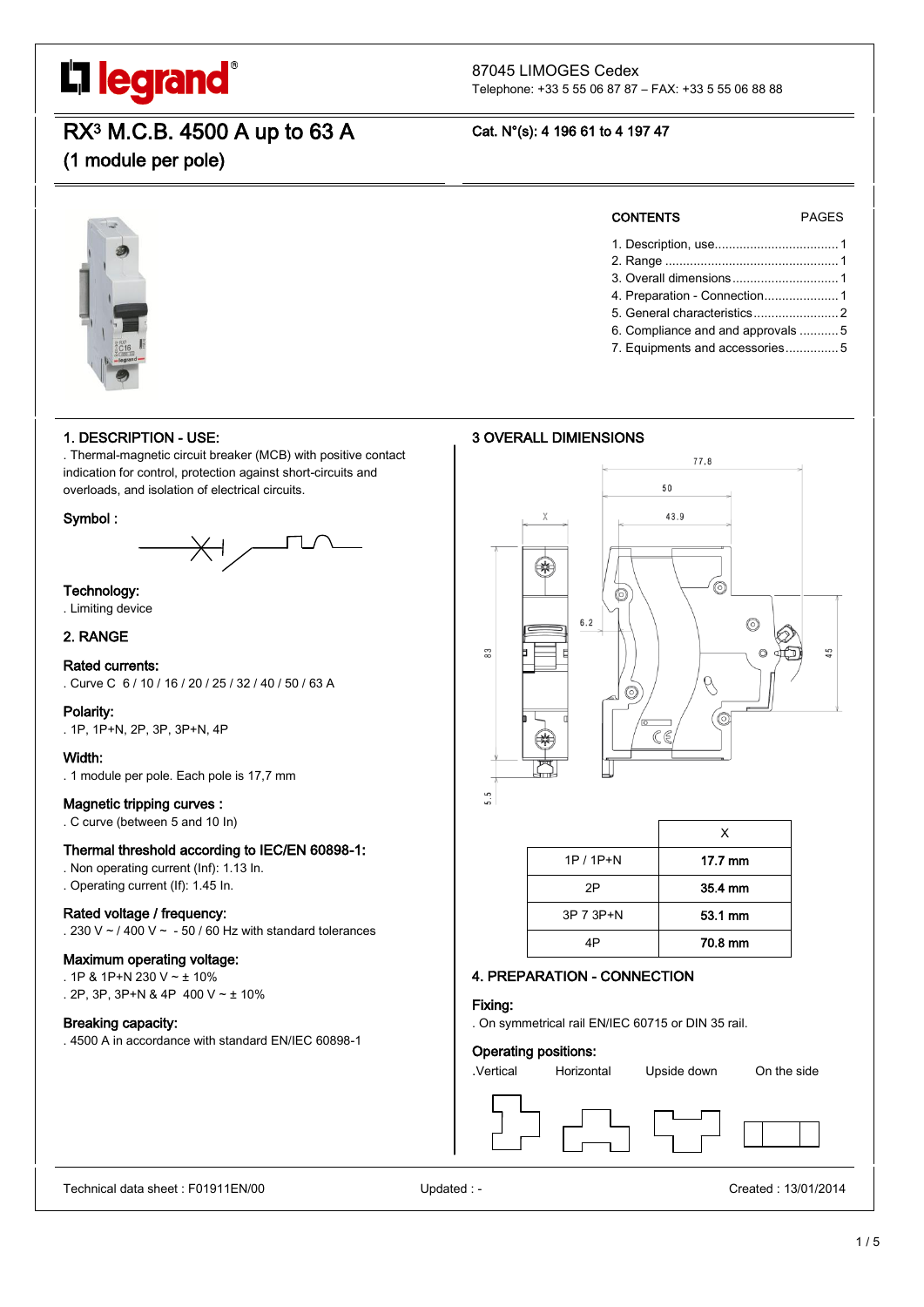### (1 module per pole)

#### 4. PREPARATION - CONNECTION (continued)

#### Power supply:

. From the top or the bottom.

#### Connection:

- . Inputs and outputs via screw terminals
- . Cage terminals, with release and captive screws

. The location of the terminals allows supplying by traditional HX3 pin busbar.

#### Terminal depth :

. 14 mm

#### Stripping length recommended:

. 11 mm

#### Screw head:

. Mixed, slotted and Pozidriv 2.

#### Tightening torque:

. Recommended: 2.5 Nm.

. Mini: 2 Nm. Maxi: 3 Nm.

#### Tools required:

. For the terminals: Pozidriv n°2 or flat screwdriver 5.5 mm (6 mm maximum).

. For fixing: flat screwdriver 5.5 mm (6 mm maximum).

#### Connectable section:

|                   | Copper cables                                                                                                |                                                      |  |  |  |
|-------------------|--------------------------------------------------------------------------------------------------------------|------------------------------------------------------|--|--|--|
|                   | Without ferrule<br>With ferrule                                                                              |                                                      |  |  |  |
| Rigid cable       | $1 \times 1.5$ mm <sup>2</sup> to 25 mm <sup>2</sup><br>$2 \times 1.5$ mm <sup>2</sup> to 10 mm <sup>2</sup> |                                                      |  |  |  |
| Flexible<br>cable | $1 \times 1.5$ mm <sup>2</sup> to 16 mm <sup>2</sup><br>$2 \times 1.5$ mm <sup>2</sup> to 10 mm <sup>2</sup> | $1 \times 1.5$ mm <sup>2</sup> to 16 mm <sup>2</sup> |  |  |  |

#### Manual actuation of the MCB:

. Ergonomic 2-position handle: ON and OFF

#### 4. PREPARATION - CONNECTION (continued)

#### Contact status display:

. By front face marking:

- "O-OFF" = contacts open
- "I-ON" = contacts closed

#### Sealing:

. Possible in "Open" position (OFF) or "Close" position (ON).

#### Locking:

. By 5 mm padlock (cat. N° 4 063 13) or 6 mm padlock (cat. N° 0 227 97) with padlock support (cat. N° 4 063 03).

#### 5. GENERAL CHARACTERISTICS

#### Marking on the front side:

- . By permanent ink pad printing:
	- Trade name: RX<sup>3</sup>
	- Breaking curve
	- Rated current (in A)
	- Contact status.
	- Icn in A rated breaking capacity in accordance with IEC/EN 60898-1 (in a box)
	- Limiting class "3" (in a square)
	- Mark: Legrand.



#### Top face marking:

- . By permanent pad printing
	- Rated voltage(s), Certification logo and Electric diagram



#### Side face marking:

Ue 400 V~

. By laser marking:



**L'i legrand**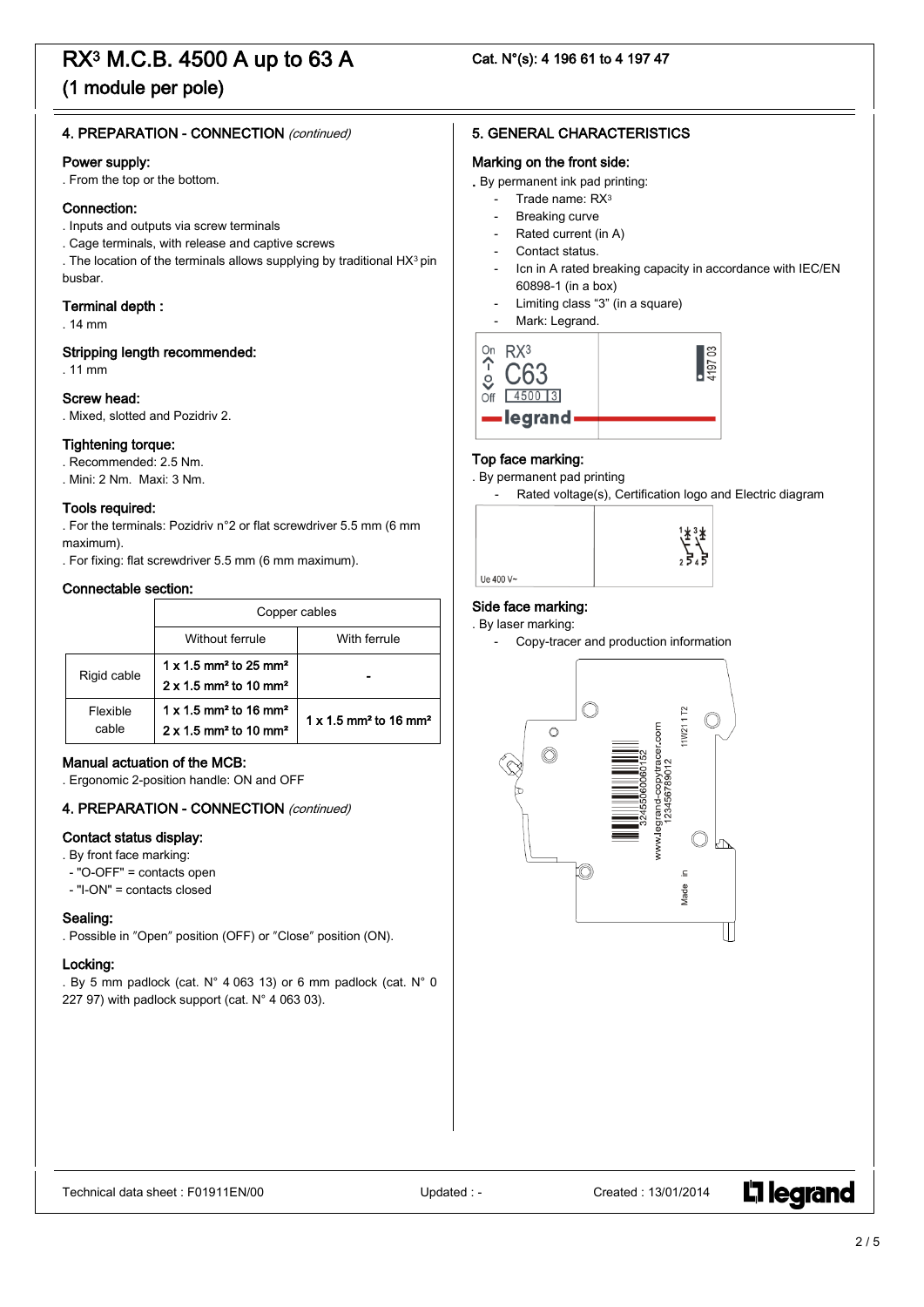### (1 module per pole)

#### 5. GENERAL CHARACTERISTICS (continued)

#### Short-circuit breaking capacity:

. Alternate current 50/60Hz, single-phase or three-phase network, in accordance with standard: EN/IEC 60898-1

| Un        |     | $1P / 1P + N$ | 2P         | 3P / 3P+N / 4P |  |
|-----------|-----|---------------|------------|----------------|--|
| 110 $V -$ |     | 6000 A        | 10000 A    |                |  |
| $230V -$  | lcn | 4500 A        | 6000 A     | 6000 A         |  |
| $400V -$  |     | 4500 A        |            | 4500 A         |  |
|           |     |               |            |                |  |
| 110 $V -$ |     |               |            |                |  |
| $230V -$  | lcs | 75% of Icn    | 75% of Icn | 75% of Icn     |  |
|           |     |               |            |                |  |

. Alternate current 50/60Hz, single-phase or three-phase network, in accordance with standard: EN/IEC 60947-2

| Un        |     | $1P / 1P + N$ | 2P           | 3P / 3P+N / 4P |
|-----------|-----|---------------|--------------|----------------|
| 110 $V -$ |     | 6 kA          | <b>10 kA</b> | -              |
| $230V -$  | lcu | 4.5 kA        | 6 kA         | 6 kA           |
| $400V -$  |     |               | 4.5 kA       | 4.5 kA         |

| 110 $V -$ |     |            |            |            |
|-----------|-----|------------|------------|------------|
| $230V -$  | lcs | 75% of Icu | 75% of Icu | 75% of Icu |
| $400V -$  |     |            |            |            |

#### Short-circuit breaking capacity of only one pole:

. Icn1 = 4.5 kA at 230 V, where Icn1 is the breaking capacity of one pole for multi-pole MCB's in case of short-circuit to earth.

- . Breaking capacity of one single pole under 400 V compound voltage (IT network) = 1.5kA.
- . Breaking capacity of one single pole under 230 V compound voltage (IT network) = 4.5 KA.

#### Minimum operating voltage:

. 12 V a.c. per pole.

#### Pulse rated voltage:

. Uimp = 4 kV

400V~

#### Insulation rated voltage:

 $U = 500 V$ 

#### Pollution degree :

. 2 in accordance with standard EN/IEC 60898-1.

#### Electric strength:

. 2500 V

#### Operation at 400 Hz:

. The magnetic thresholds increase by 45%.

#### Load to close and to open a pole trough the handle:

. 0.1 Nm per pole to close.

. 0.075 Nm per pole to open.

#### Isolating distance (distance between contacts):

. more than 5 mm with the handle in open position O

#### 5. GENERAL CHARACTERISTICS (continued)

#### Mechanical endurance:

. 20000 operations without load.

. 10000 operations with load (under  $\ln$ \*cos  $\varphi$  = 0.9).

### Enclosure material:

#### . Polyester.

. Characteristics of this material: self extinguishing, heat and fire resistant according to EN 60898-1, glow-wire test at 960°C for external parts made of insulating material necessary to retain in position current-carrying parts and parts of protective circuit (650°C for all other external parts made of insulating material).

#### Average weight per pole:

. 0.120 kg.

#### Volume when packed:

|                          | Volume (dm <sup>3</sup> ) |
|--------------------------|---------------------------|
| 1P (packed per 12)       | 2.0                       |
| $1P+N/2P$ (packed per 6) | 2.0                       |
| 3P (packed per 4)        | 2.0                       |
| 3P+N / 4P (packed per 3) | 2.0                       |

#### Ambient temperatures:

Operation: from  $-25$  °C to  $+70$  °C Storage: from  $-40$  °C to  $+70$  °C

#### Degree or class of protection:

. Protection index the screw head against solid and liquid bodies: IP 20, (in accordance with standards IEC 529, EN 60529 and NF C 20-010).

. Protection index of the box against solid and liquid bodies:

IP 40 (in accordance with standards IEC 529, EN 60529 and NF C 20-010).

. Protection index against mechanical shocks: IK 02 (in accordance with standards EN 50102 and NF C 20-015).

#### Dissipated power in case of fire:

. available on request with required Standard

#### Sinusoidal vibration resistance in accordance with IEC 60068.2.6:

- . Axis: x, y, z.
- . Frequency range: 5÷100 Hz ; duration 90 minutes
- . Displacement (5÷13,2 Hz) : 1mm
- . Acceleration (13,2÷100 Hz) : 0,7 (g=9,81 m/s2)

#### Power dissipated per pole (W) :

| . Circuit breaker B and C curves |      |      |      |      |     |
|----------------------------------|------|------|------|------|-----|
| In                               | 6 A  | 10A  | 16 A | 20 A |     |
| $1P \div 4P$                     | 1.1  | 1.8  | 2.2  | 2.4  |     |
| In                               | 25 A | 32 A | 40 A | 50A  | 63A |
| $1P \div 4P$                     | 3.0  | 3.2  |      | 4.5  | 5.5 |

. Impedance per pole (Ω) = P dissipated

 $In<sup>2</sup>$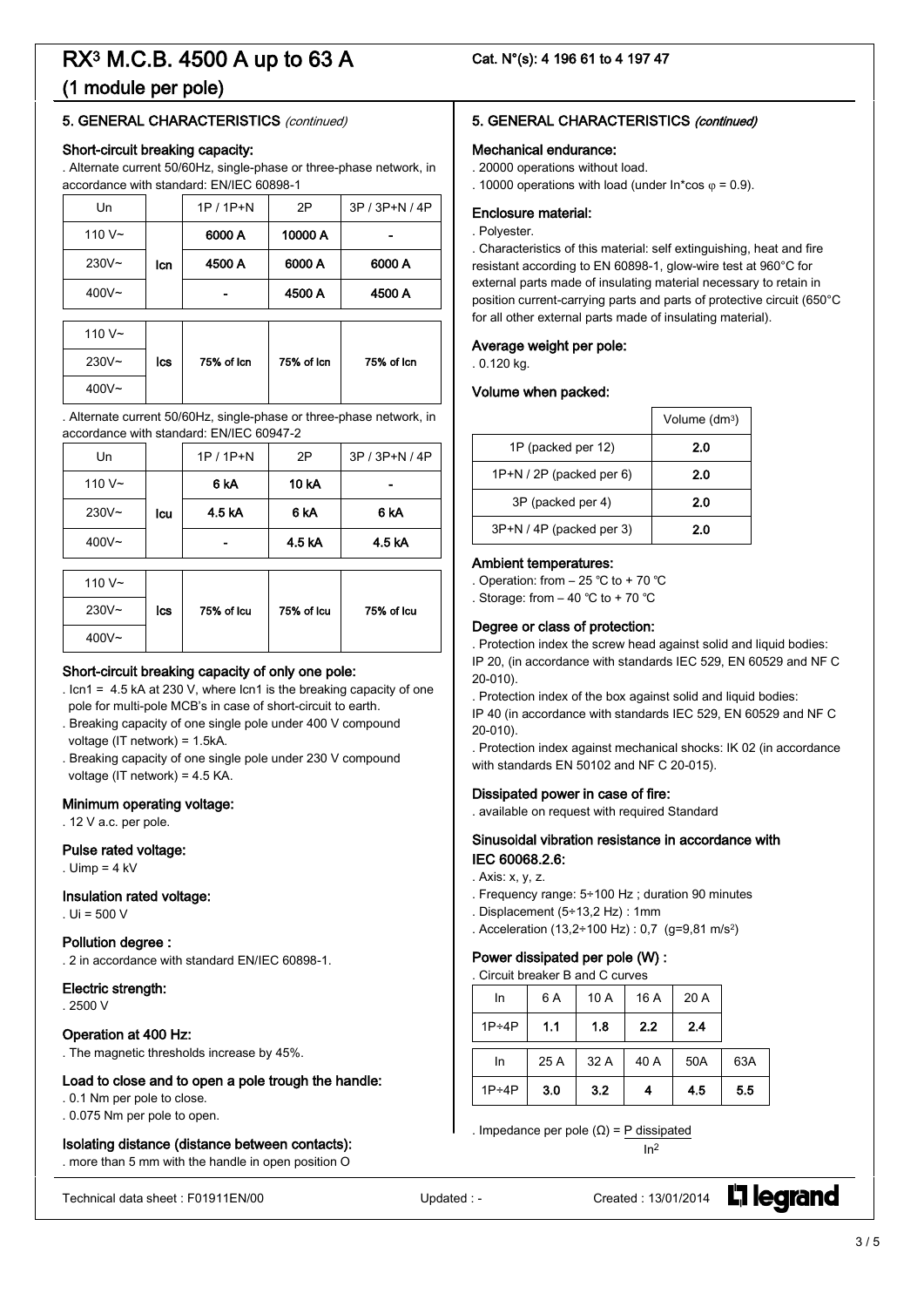### (1 module per pole)

#### 5. GENERAL CHARACTERISTICS (continued):

#### Derating of circuit-breakers according to ambient temperature :

. The rated characteristics of a circuit breaker are modified according to the ambient temperature inside the cabinet or the enclosure where the circuit breaker is located.

. Reference temperature: 30 °C in accordance with EN/IEC 60898-1

|          | Ambient Temperature / In |                 |               |                |                |                |                |                |                |                |
|----------|--------------------------|-----------------|---------------|----------------|----------------|----------------|----------------|----------------|----------------|----------------|
| In $(A)$ | $-25^{\circ}$ C          | $-10^{\circ}$ C | $0^{\circ}$ C | $10^{\circ}$ C | $20^{\circ}$ C | $30^{\circ}$ C | $40^{\circ}$ C | $50^{\circ}$ C | $60^{\circ}$ C | $70^{\circ}$ C |
| 6        | 7.5                      | 7.0             | 6.6           | 6.4            | 6.2            | 6.0            | 5.8            | 5.6            | 5.4            | 5.3            |
| 10       | 12.5                     | 11.5            | 11.1          | 10.7           | 10.3           | 10.0           | 9.7            | 9.3            | 9.0            | 8.7            |
| 16       | 20.0                     | 18.7            | 18.0          | 17.3           | 16.6           | 16.0           | 15.4           | 14.7           | 14.1           | 13.5           |
| 20       | 25.0                     | 23.2            | 22.4          | 21.6           | 20.8           | 20.0           | 19.2           | 18.4           | 17.6           | 16.8           |
| 25       | 31.5                     | 29.5            | 28.3          | 27.2           | 26.0           | 25.0           | 24.0           | 22.7           | 21.7           | 20.7           |
| 30       | 38.3                     | 36.0            | 34.5          | 33.0           | 31.5           | 30.0           | 28.8           | 27.3           | 26.1           | 24.9           |
| 32       | 41.0                     | 37.8            | 36.5          | 34.9           | 33.3           | 32.0           | 30.7           | 29.1           | 27.8           | 26.5           |
| 40       | 51.0                     | 48.0            | 46.0          | 44.0           | 42.0           | 40.0           | 38.0           | 36.0           | 34.0           | 32.0           |
| 50       | 64.0                     | 60.0            | 57.5          | 55.0           | 52.5           | 50.0           | 47.5           | 45.0           | 42.5           | 40.0           |
| 63       | 80.6                     | 75.6            | 72.5          | 69.9           | 66.1           | 63.0           | 59.8           | 56.1           | 52.9           | 49.7           |

#### Derating of MCB for use with fluorescent lights:

Ferromagnetic and electronic ballasts have a high inrush current for a short time. These currents can cause the tripping of circuit breakers. At the time of the installation, it should take into account the maximum number of ballasts per circuit breaker that the manufacturers of lamps and ballasts indicate in their catalogues.

#### Influence of the altitude:

|                         | ≤2000 $m$ | $3000 \text{ m}$ | 4000 m | 5000 m |
|-------------------------|-----------|------------------|--------|--------|
| Dielectric holding      | 3000 V    | 2500 V           | 2000 V | 1500 V |
| Max operational Voltage | 400 V     | 400 V            | 400 V  | 400 V  |
| Derating at 30°C        | none      | none             | none   | none   |

#### Derating of MCBs function of the number of devices side by side:

When several MCBs are juxtaposed and operate simultaneously, the thermal evacuation of the poles is limited. This results in an increase in operating temperature of the circuit breakers which can cause unwanted tripping. It is recommended to apply the following coefficients to the rated currents.

| Number of circuit breakers<br>side by side | Coefficient |
|--------------------------------------------|-------------|
| $2 - 3$                                    | 0.9         |
| $4 - 5$                                    | 0.8         |
| $6 - 9$                                    | 0.7         |
| $\geq 10$                                  | 0.6         |

These values are given by the recommendation of IEC 61439-1, NF C 63421 and EN 61439-1 standards.

To avoid using these coefficients, it is necessary to allow a good ventilation and to separate the devices with 0.5 module spacing elements (cat. N° 4 063 07).